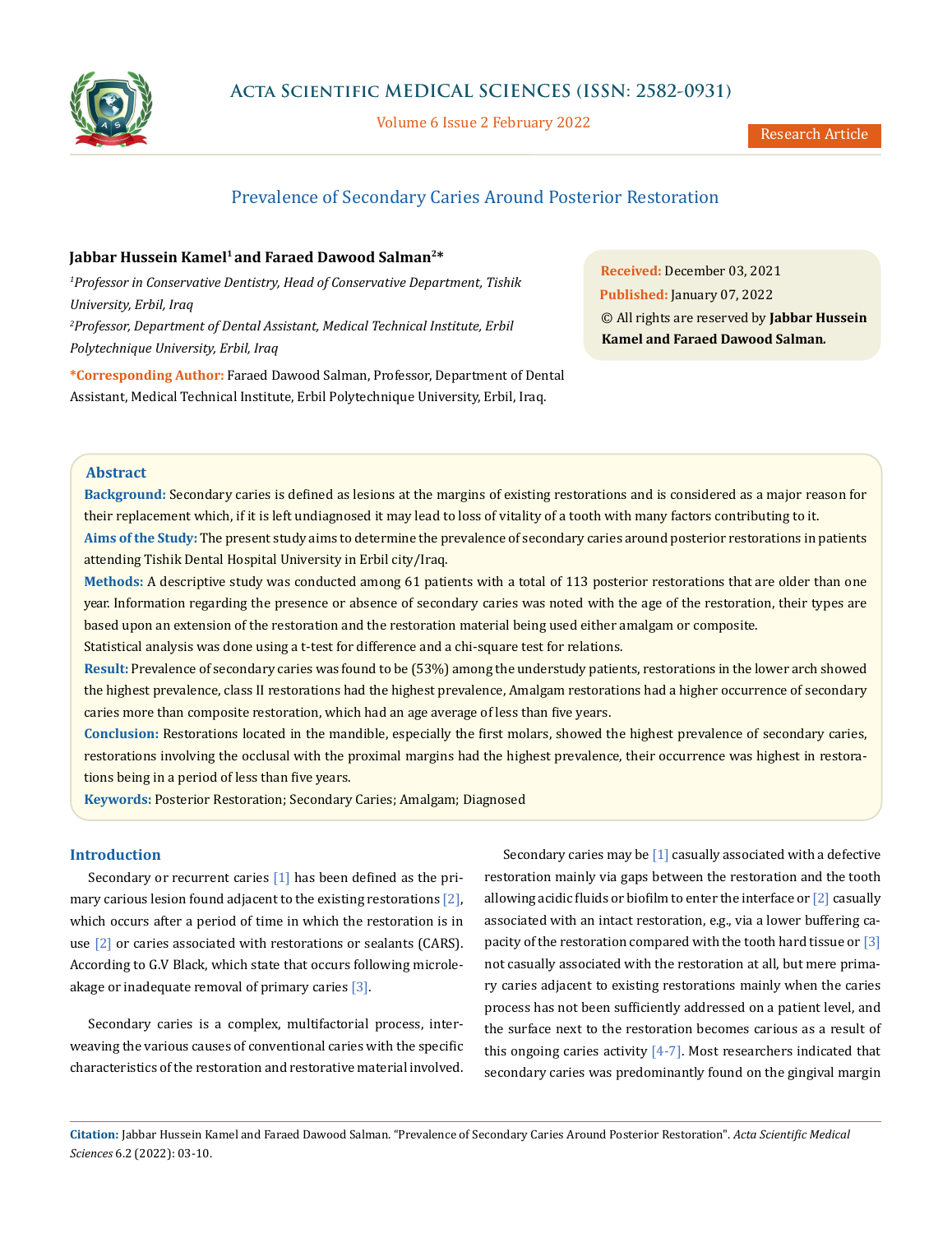of posterior restorations while seldom on the occlusal surface of class II restorations [8,9].

Researches have shown that a great majority of secondary carious lesions begin on external surfaces adjacent to the dental restorations, in which this finding gives a great advantage of visualtactile examinations of secondary caries to detect it and provide the ability to have adequate control of carious lesion to deactivate it and prevent the loss of tooth vitality and causing failure of the restoration [10]. While recent in-vitro data found near-infrared light transillumination potentially useful to detect secondary lesions similar to radiographic assessment and to be superior to visualtactile detection [11], overall, all these methods are useful to detect secondary caries.

#### **Materials and Methods**

#### **Selection criteria**

The research has been conducted for predicting the prevalence of secondary caries around posterior restorations, clinical diagnosis of 61 patients who attended Tishik Dental hospital at Tishik University in Erbil city generally and at Conservative department especially. Only patients with previous dental restorations which were done at one year and above on posterior teeth involving both arches sound and immobile teeth.

#### **Materials**

- • Dental chair (FOSHAN JOINCHAMP Medical Device Co. LTD, China)
- Disposable dental mirror
- • Disposable mouth prob
- Mobile camera
- Disposable glove
- • Disposable face mask.

#### **Essential agreement**

Verbal Consent from each patient who has been clinically diagnosed was taken before starting work, agreement from the conservative department of Tishik Dental hospital had also been considered.

#### **Sample design**

Patients who attended Tishik dental hospital with varying chief complaints were taken as a sample, who had done posterior restorations either amalgam or composite material, they agreed to participate in the study, they had been chosen to be diagnosed clinically to evaluate the presence or absence of secondary caries. Examination case sheets (Figure 1) were used for taking complete history about the selected posterior restorations as a sample study of each patient including name, age, gender, number of teeth which were restored and its date of being done, type of restoration (class I or class II) and their materials (Amalgam or composite).



**Figure 1:** Research case sheet.

#### **Exclusion criteria**

Patient with a history of the restoration of less than one year and an anterior tooth being restored, crowns and bridges were not included in the study sample.

#### **Secondary caries assessment**

Secondary caries diagnosis was made based upon clinical diagnosis using visual-tactile examination method, which is potentially useful for detecting secondary caries (although it is inferior to Infrared light transillumination and radiographical assessment) for all the surfaces of the restorations to seek the presence of frankly cavitated carious lesion adjacent to restorations and detached discolored cavo-surface and margins of the restoration, which are all localised defects that lead to clinical diagnosis of secondary caries.

### **Data collection**

Verbal consent was taken from all participating patients to fill the case sheet; they were asked to sit in the dental chair in an up-

**Citation:** Jabbar Hussein Kamel and Faraed Dawood Salman*.* "Prevalence of Secondary Caries Around Posterior Restoration". *Acta Scientific Medical Sciences* 6.2 (2022): 03-10.

 $04$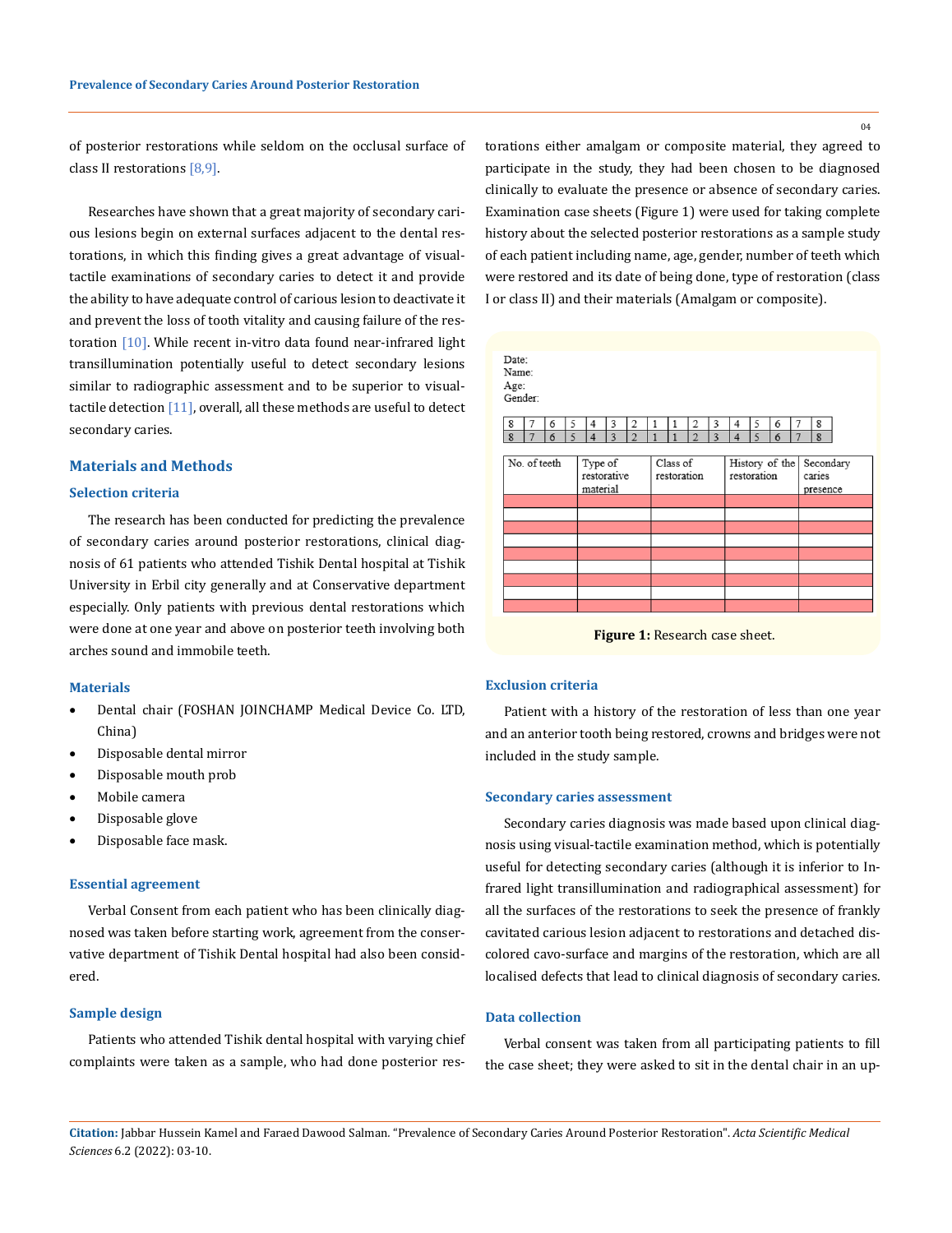right position, then an intra-oral examination of posterior restorations under dental chair light source with researchers wearing gloves and mask as a protective measure. Visual-tactile examination was done by using a sterile disposable mirror and probe for all surfaces of the restorations to find carious lesions, including soft and hard dental carious lesions adjacent to the restoration; all restorations were documented on case sheets, photographed by using a mobile camera as graphical evidence.

Finally, all the data were analyzed using spss program version 24, and the results will be compared between patients with different variables with a statistically significant level of p < 0.0f, the results will be presented as percentages, frequencies in tables and analyzed using paired t-test.

# **Results**

#### **Sample**

The research was done on a total of 61 patients with a mean age of (34.04) in which 28(46%) were male, and 33(54%) were female, in which an age range between 18-70 years patients was taken, the total number of teeth being diagnosed were 113 posterior teeth mainly Class I and Class II restorations since it's the mostly done on posterior teeth sound with no mobility, so the ratio of Class II restorations was higher than Class I as demonstrated in Table 1, sixtyeight out of one hundred thirteen teeth being diagnosed were Class II. While only forty-five out of one hundred thirteen were Class I restorations which comprise (39.8%) of the sample being taken. The one hundred thirteen teeth that were diagnosed were mostly amalgam, in which according to our statistical analysis, 74(65.5%) were amalgams while composites were only 39(34.5%) teeth, as shown in table (1).

| <b>Patient</b><br>No. | Gender  |         | Age range | No. of teeth being<br>diagnosed | <b>Restoration Class</b> |           | Type of the restorative<br>material |           |
|-----------------------|---------|---------|-----------|---------------------------------|--------------------------|-----------|-------------------------------------|-----------|
| -61                   | Male    | Female  | $18 - 70$ | 113                             | Class l                  | Class II  | Composite                           | Amalgam   |
|                       | 28(46%) | 33(54%) |           |                                 | 45(39.8%)                | 68(60.2%) | 39(34.5%)                           | 74(65.5%) |

**Table 1:** Study-sample information.

#### **Prevalence of secondary caries according to tooth distribution**

The posterior restorations were divided according to four quadrants and then numbered according to FDI World Dental Federation notation which is shown in table (2), lower right first permanent molar teeth were the most commonly diagnosed restorations with a frequency of 23(20.3%), least number of restorations being diagnosed were belonging to the third molars including the upper right and the lower right third molars with a frequency one tooth comprising (0.9%) for each one, the lower left first molars (36) were the second most commonly diagnosed teeth as shown in table (2) so that it composes of 22(19.4%) teeth of all the sample, the second least diagnosed teeth were upper right and left first premolars and lower left second premolars so that all of them were composing of two teeth(1.8%), the sum of all the restorations being diagnosed in the lower arch were higher than the upper arch as shown in table (2) so that a great difference can be seen through arches for example, a sum of 44 restorations that were diagnosed belonged to upper arch while 79 restorations belonged to lower arches.

Table 2 shows the age range of the restorations through each type of restorations in teeth that have been diagnosed through the research period; the broadest age range of restorations were one to eighteen years that belonged to the lower molars, including the first and second molars in each quadrant in the lower arch. In contrast, the narrowest age range of restorations was found in third molar teeth that are according to sample which was taken in which two-third molars had been diagnosed that were upper and lower right third molars which had a history of one year ago and according to table (2), oldest restorations were found in the lower arch than on the upper arch.

The prevalence of secondary caries around posterior restorations based on a sample size of 61 patients and 113 teeth were found to be 60 teeth out of 113 clinically diagnosed restorations had clinical signs of secondary caries that gives a frequency of (53%) in Erbil City, only f3 out of 113 had no sign of secondary caries as shown in table (2), according to the data analysis being done, the most frequently diagnosed teeth with secondary caries were lower right first molars with a prevalence of 13(11.5%) out of 60, and in the second place was found to be in lower left first molars with a frequency of 11(9.7%) out of 60 teeth. However, the least number of secondary caries was found in upper right second

**Citation:** Jabbar Hussein Kamel and Faraed Dawood Salman*.* "Prevalence of Secondary Caries Around Posterior Restoration". *Acta Scientific Medical Sciences* 6.2 (2022): 03-10.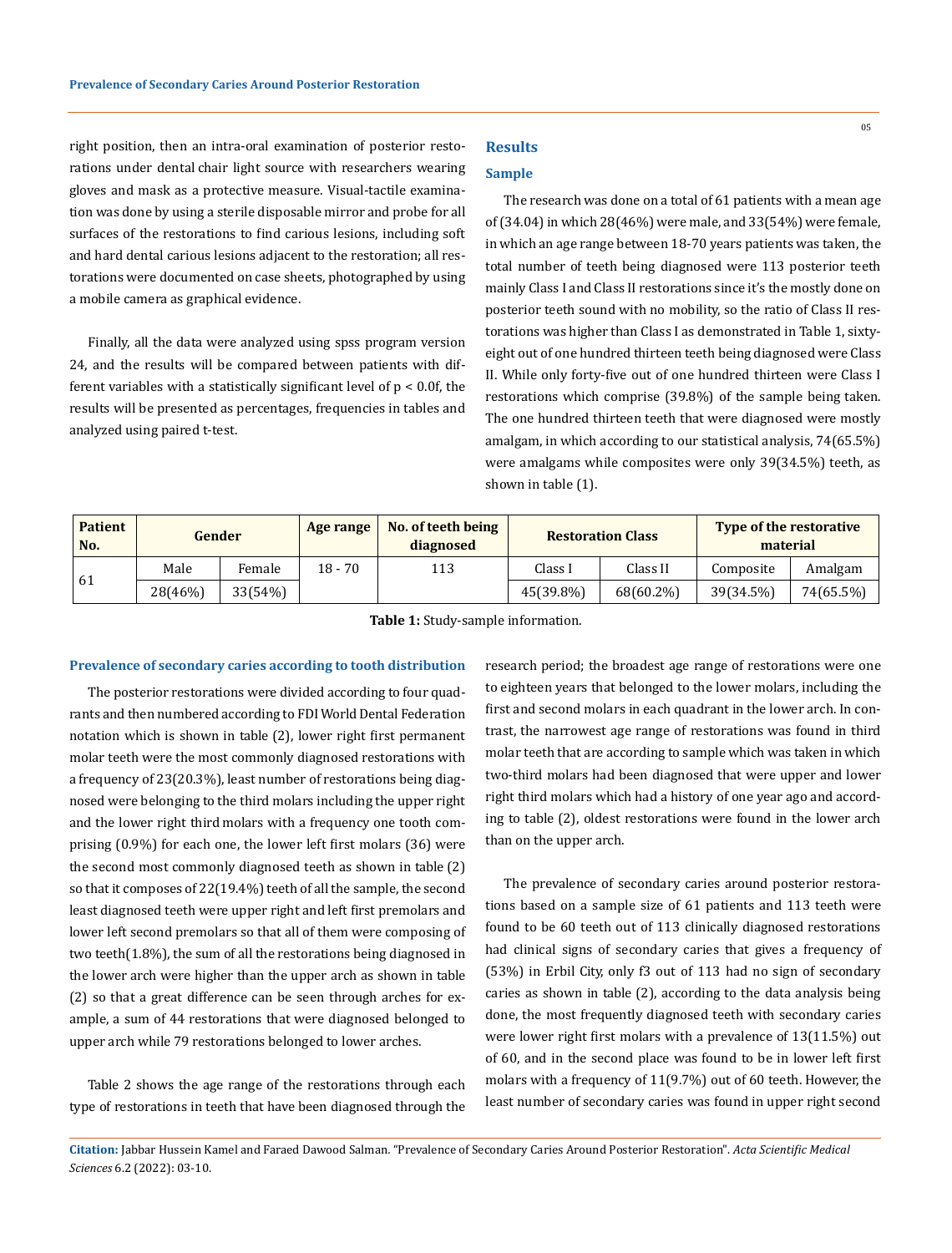premolars, and upper left first premolars, upper right third molars, lower right first premolars, and lower right third molars in which all the teeth had a frequency of only 1(0.9%) tooth for each tooth out of 60 teeth.

According to table (2), restorations that were done in the lower arch had a higher prevalence of secondary caries than on the upper arch.

| <b>Teeth No.</b> | <b>Frequency</b> | Age of<br><b>Restoration</b><br><b>Range (Year)</b> | <b>Secondary</b><br><b>Caries</b><br><b>Presence</b> |
|------------------|------------------|-----------------------------------------------------|------------------------------------------------------|
| 14               | $2(1.8\%)$       | $4 - 6$                                             | 2(1.7%)                                              |
| 15               | $3(1.8\%)$       | $2 - 7$                                             | $1(0.9\%)$                                           |
| 16               | 9(8.0%)          | $1 - 15$                                            | 3(2.6%)                                              |
| 17               | $5(4.4\%)$       | $1 - 3$                                             | 3(2.6%)                                              |
| 18               | $1(0.9\%)$       | 1                                                   | 1(0.9%)                                              |
| 24               | $2(1.8\%)$       | $10 - 13$                                           | $1(0.9\%)$                                           |
| 25               | $7(6.2\%)$       | $2 - 13$                                            | $4(3.5\%)$                                           |
| 26               | 11(9.7%)         | $1 - 13$                                            | $5(4.4\%)$                                           |
| 27               | $4(3.5\%)$       | $1 - 10$                                            | $3(2.6\%)$                                           |
| 36               | 22(19.4%)        | $1 - 18$                                            | 11(9.7%)                                             |
| 37               | 11(9.7%)         | $1 - 18$                                            | $5(4.4\%)$                                           |
| 45               | $2(1.8\%)$       | $6 - 12$                                            | $1(0.9\%)$                                           |
| 46               | 23(20.3%)        | $1 - 18$                                            | 13(11.5%)                                            |
| 47               | 10(8.8%)         | $1 - 18$                                            | $6(5.4\%)$                                           |
| 48               | 1(0.9%)          | 1                                                   | 1(0.9%)                                              |
| Total No.        | 113(100%)        | Prevalence<br>of secondary<br>caries                | 60(53%)                                              |

**Table 2:** Prevalence of secondary caries according to teeth distribution.

## **Prevalence of secondary caries according to restoration classes**

The prevalence of secondary caries based on restoration classes has been found that 19 Class I restorations showed clinical sign of secondary caries, while in Class II, 41 restorations out of 60 had secondary caries, as shown in (Table 3).

| <b>Restoration Class</b>       | Class I   | Class II  |  |
|--------------------------------|-----------|-----------|--|
| Prevalence of Secondary Caries | 19(16.8%) | 41(36.2%) |  |

**Table 3:** Prevalence of secondary caries according to restoration Classes.

# **Prevalence of secondary caries according to the restorative material**

Secondary caries had also shown variations according to the restorative material being used as shown in table (4), in which it has been observed that amalgam had a higher number of secondary caries, which is 37(32.7%) out of 74 amalgam filled teeth, while in composite, the ratio was 23(20.6%) out of 39 composite filled teeth.

| <b>Restorative Material</b>    | Amalgam   | Composite |
|--------------------------------|-----------|-----------|
| Prevalence of Secondary Caries | 37(32.7%) | 23(20.6%) |

**Table 4:** Prevalence of secondary caries according to Restorative material.

#### **Prevalence of secondary caries according to restoration age**

Restoration age were divided into three groups as shown in table (5), ranging from less than five years and between five to ten years and finally ten years and above, most of the restorations that were diagnosed had a restoration age less than five years while a few old restoration were diagnosed in which it comprised 13 restorations out of 113 had a history of restoration being done ten years and above, the most common restorations age were less than five years that is composed of 81 restorations out of 113 and it was found that 41 restorations showed clinical sign of secondary caries while in comparison to restoration age range between five to ten years in which 19 teeth out of 113 had this restoration history and nine restorations did have a clinical sign of secondary caries, older restorations had the smallest sample size in which only 13 teeth out of 113 had restorations history being done ten years and above and result had shown that from thirteen teeth, only five teeth had clinical sign of secondary caries as shown in table 5.

| <b>Restoration Age</b><br>(Year) | No. of<br><b>Teeth</b> | <b>Secondary</b><br><b>Caries (Teeth)</b> | <b>Prevalence</b> |  |
|----------------------------------|------------------------|-------------------------------------------|-------------------|--|
| Less than 5 years                | 81                     | 41                                        | 50.60%            |  |
| $5 - 10$ years                   | 19                     | g                                         | 47.30%            |  |
| 10 years and<br>above            | 13                     |                                           | 38.40%            |  |

**Table 5:** Prevalence of secondary caries according to restoration age.

#### **Correlation between secondary caries and other variables**

The statistical analysis that was done as shown in table (6) that shows us the correlation between secondary caries with the other

**Citation:** Jabbar Hussein Kamel and Faraed Dawood Salman*.* "Prevalence of Secondary Caries Around Posterior Restoration". *Acta Scientific Medical Sciences* 6.2 (2022): 03-10.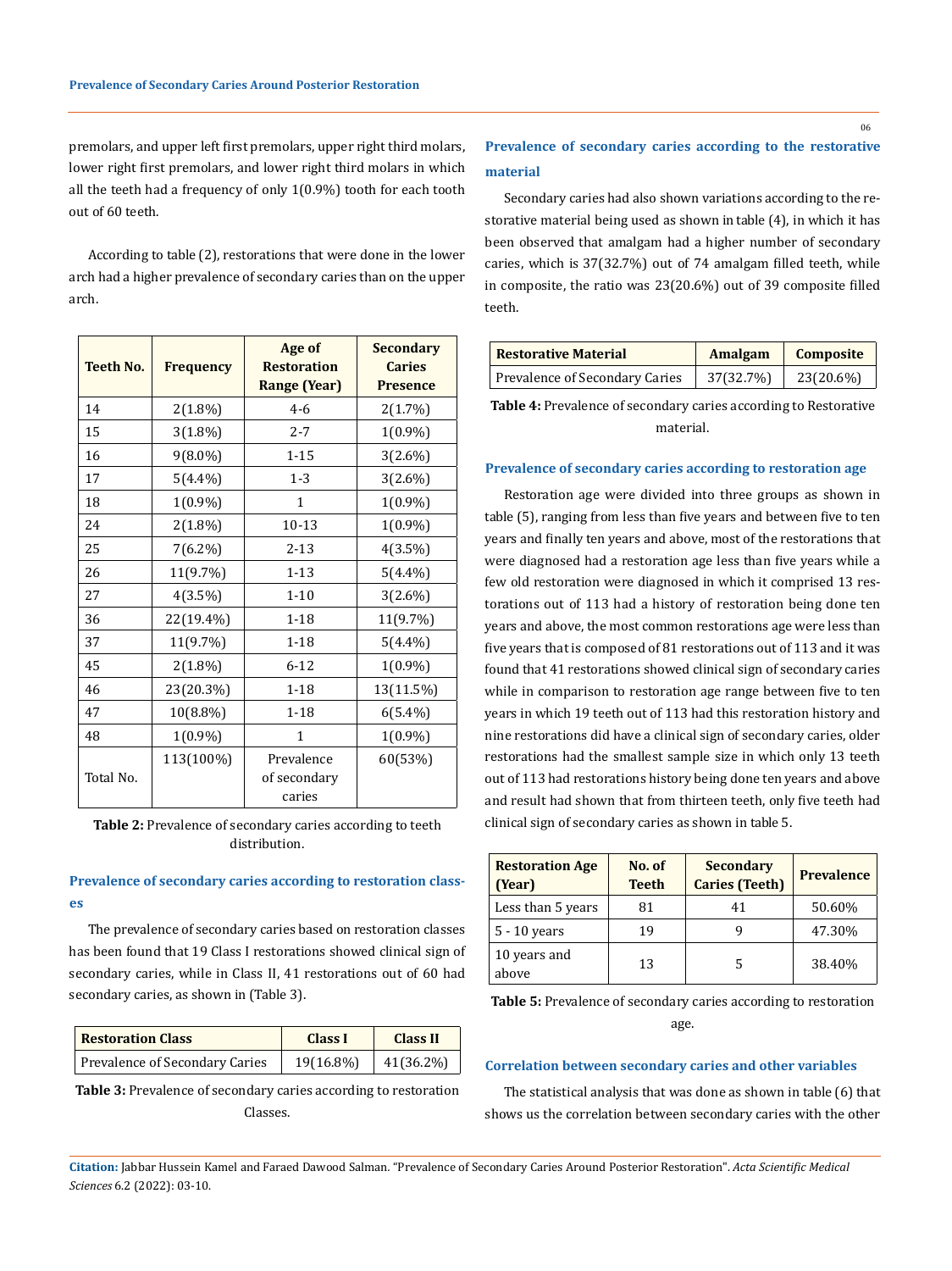07

parameters and information that were taken from the patient during history taking such as their age and their gender and how long the restoration had been done which were done for every patient when the examination was done, the table shows us there is no significant correlation between the presence of secondary caries and the age of the patient, so the result of statistical analysis showed no significant correlation between the presence of secondary caries and the other variable as shown in table (6).

| <b>Secondary Caries Presence</b> | N              | Mean | <b>Std.Deviation</b> | <b>Std. Error</b><br>Mean | <b>P</b> Values |       |
|----------------------------------|----------------|------|----------------------|---------------------------|-----------------|-------|
| Gender                           | Yes            | 60   | 1.47                 | 0.503                     | 0.065           | 0.148 |
|                                  | No             | 53   | 1.60                 | 0.494                     | 0.068           |       |
|                                  | Yes            | 60   | 34.43                | 9.980                     | 1.288           | 0.646 |
| Age(years)                       | N <sub>0</sub> | 53   | 33.58                | 9.504                     | 1.305           |       |
|                                  | Yes            | 60   | 11.68                | 5.522                     | 0.713           | 0.823 |
| No. of tooth                     | No             | 53   | 11.92                | 5.909                     | 0.812           |       |
|                                  | Yes            | 60   | 1.67                 | 0.475                     | 0.061           | 0.136 |
| <b>Restoration Class</b>         | N <sub>0</sub> | 53   | 1.53                 | 0.504                     | 0.069           |       |
| <b>Type of Restorative</b>       | Yes            | 60   | 1.62                 | 0.490                     | 0.063           | 0.368 |
| Material                         | No.            | 53   | 1.70                 | 0.463                     | 0.064           |       |
|                                  | Yes            | 60   | 3.98                 | 4.409                     | 0.569           | 0.608 |
| Age of Restoration               | N <sub>0</sub> | 53   | 4.40                 | 4.087                     | 0.561           |       |

**Table 6:** Correlation between secondary caries and other variables.

#### **Discussion**

The prevalence of secondary caries conducted in this study was (53%) equal to the frequency of 60 teeth out of 113 total teeth being diagnosed, which was higher than that conducted by (Ansari, 2014)  $[12]$ that revealed a frequency of  $(26%)$ , the reason for this difference could be attributed to the different methodology of study being applied, in their study the teeth were diagnosed as having secondary caries when clinical (visual-tactile) and radiographic signs of secondary caries were present, compared to visual-tactile examination for each surface restoration which was applied in our study.

Our result was higher than (Chomys Zyn-Gajweska., *et al.* 1992) [13] Poland study whose prevalence of secondary caries was reported to be (12-3%), where they only used clinical examination with a dental mirror, explorer and considered any catch up of the tip of the explorer as secondary caries.

Also, our result was higher than (Chestnut., *et al*. 199f) [14] Scotland study that reported prevalence of secondary caries to be (8%) during three years; this difference may be attributed to the young age of understudy subjects and evaluation of recently restored teeth.

Also, our result was higher than (Fitzgeral., *et al*. 1994) [15] US study that reported prevalence of secondary caries was (31%) in restored teeth; this difference with our study may be attributed to the fact that some cases of secondary caries that revealed by direct inspection after removal of restoration failed to be diagnosed through radiographic and clinical examinations.

Tab. (2) revealed that the prevalence of secondary caries according to teeth distribution was highest among lower first molar, which showed the highest frequency of secondary caries; this result was in accordance with (Ansari, 2014) (12) and (Naswah Hinaz, 2020) [16] study where secondary caries was predominantly seen in the posterior region with (47-22%).

In this study, the teeth which showed lower frequency were upper and lower second molars, and the lowest frequency were third molars, left upper and lower second premolars; this result was in contrast with (Ansari, 2014) [12] that revealed the prevalence of secondary caries was higher in upper jaw in the second premolar followed by lower jaw in the first molar. Also, it was in contrast with (Demirci M., *et al*.) [17], where secondary caries distribution was higher in the maxillary jaw (62.4%) than in the mandibular jaw;

**Citation:** Jabbar Hussein Kamel and Faraed Dawood Salman*.* "Prevalence of Secondary Caries Around Posterior Restoration". *Acta Scientific Medical Sciences* 6.2 (2022): 03-10.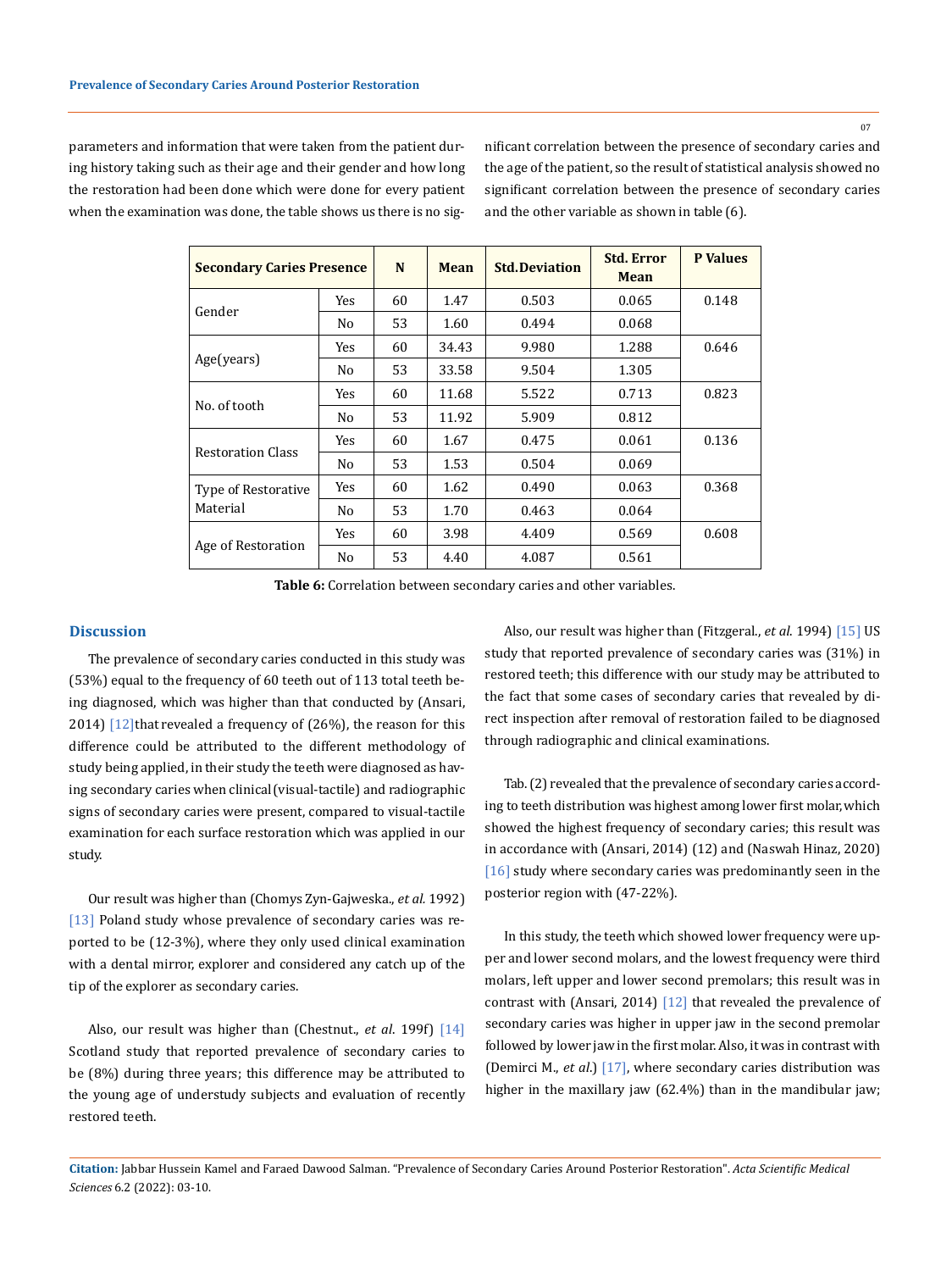also it was in contrast to (Alcaraz M G., *et al*. 2014) [18] where in comparison between amalgam and tooth-colored resin restorations, amalgam fillings had lesser chances of secondary caries in the posterior region of permanent teeth.

Our study showed that permanent molars were reported to have the number one tooth to be prone to secondary caries lower permanent first molar; this result is supported by (Haghani., *et al*. 201f)  $[19]$ , in which they found that molars reported to have the highest frequency. Table (4) revealed that amalgam had a higher prevalence of secondary caries with a frequency of (32.7%) which was in contrast to the finding conducted by (Ansari, 2014) [12], where the composite resin was found to have a higher frequency of secondary caries more than amalgam that may be attributed to the technical sensitivity of composite resin application and also with the results of clinical studies were amalgam seems to come with lower risk of secondary caries, especially in high caries risk patients as in [18,20].

This study showed that secondary caries presence according to the extension of the restoration was highest in class II restoration with a frequency (36.2%), and lowest in class I with a frequency (16.8%), which is in accordance with (12, 19,21), in which an estimation could be done that class II restorations are more prone to secondary caries as twice as much as class I restorations as shown in table (3), the reason for this is as concluded by (Laccabue., *et al*. 2014) [22], which can be due to the higher number of restoration surfaces susceptible to microleakage in class II restoration, in other words, when more surface is involved, the risk of caries will increase due to several factors which makes it more prone to secondary caries, like proximal overhangs. Also, (Silva., *et al*. 2010) [23] found that restorations with marginal defects will have a high susceptibility for caries to occur at the tooth and the restoration surface.

Restoration age has a great impact on the prevalence of secondary caries, which is defined as an important parameter to be considered; in our study, the highest prevalence of secondary caries was found in posterior restorations, either amalgam or composite with an age less than five years and the lowest frequency were found in restorations with an age of ten years and above as it is shown in table  $(5)$ , this result was in contrast with (Ansari, 2014)  $\lceil 12 \rceil$ study that showed that the highest frequency of secondary caries 08

was found in restorations with an age of ten years, while the lowest frequency of secondary caries was found in restorations with a history of less than five years which are newly done as in (Chestnut., *et al*. 199f) study [14] in Scotland where they reported that prevalence of secondary caries was found to be (8%) of recently restored teeth during three years study period.

#### **Concerning age groups**

our study did not show any correlation between secondary caries and age, as shown in table (6), this result is in accordance with [12], where the difference between different age groups was not statistically significant at  $(P = 0.2)$ .

Also, the gender difference in our study was statistically nonsignificant like that of (2) and (Ansari, 2014)  $[12]$ at (P = 0.6). Still, it is in contrast to (Demirci., *et al*. 2010) [17], which showed females were with a higher incidence of secondary caries than males (40.9%).

The rate of recurrent caries in our study is quite different from [19] (8.4%), this difference may be attributed to the material and method variations being utilized; for example, their study had to be done in a radiological center by evaluating bitewing radiographs in which (Wenz., *et al*. 1994) [24] showed that radiographic evaluation of secondary caries is not useful in detection and diagnosis at the enamel lesion so that as a result of this many secondary caries lesions could be left undiagnosed and small degree of demineralization may be invisible due to high radiodensity of enamel tooth structure.

(Goshima and Goshima, 1990)  $\left[25\right]$  influenced on the effect of radio-opacity of the restorative material being used could affect on the radiographical diagnosis of secondary caries so it may cause faulty diagnosis due to high radio-opacity of the material, may hide a defect in certain projections. Although, recent *in vitro* data found radiographic assessment being superior to visual-tactile detection, but overall, all these methods are potentially useful to detect secondary caries [11].

Detecting secondary caries is a challenge. Most detection methods and criteria have limited accuracy (Brouwer F., *et al*. 2016) [26]. While, of course, detection methods and criteria will not affect the development of secondary caries, they will determine how often a finding is secondary caries or not.

**Citation:** Jabbar Hussein Kamel and Faraed Dawood Salman*.* "Prevalence of Secondary Caries Around Posterior Restoration". *Acta Scientific Medical Sciences* 6.2 (2022): 03-10.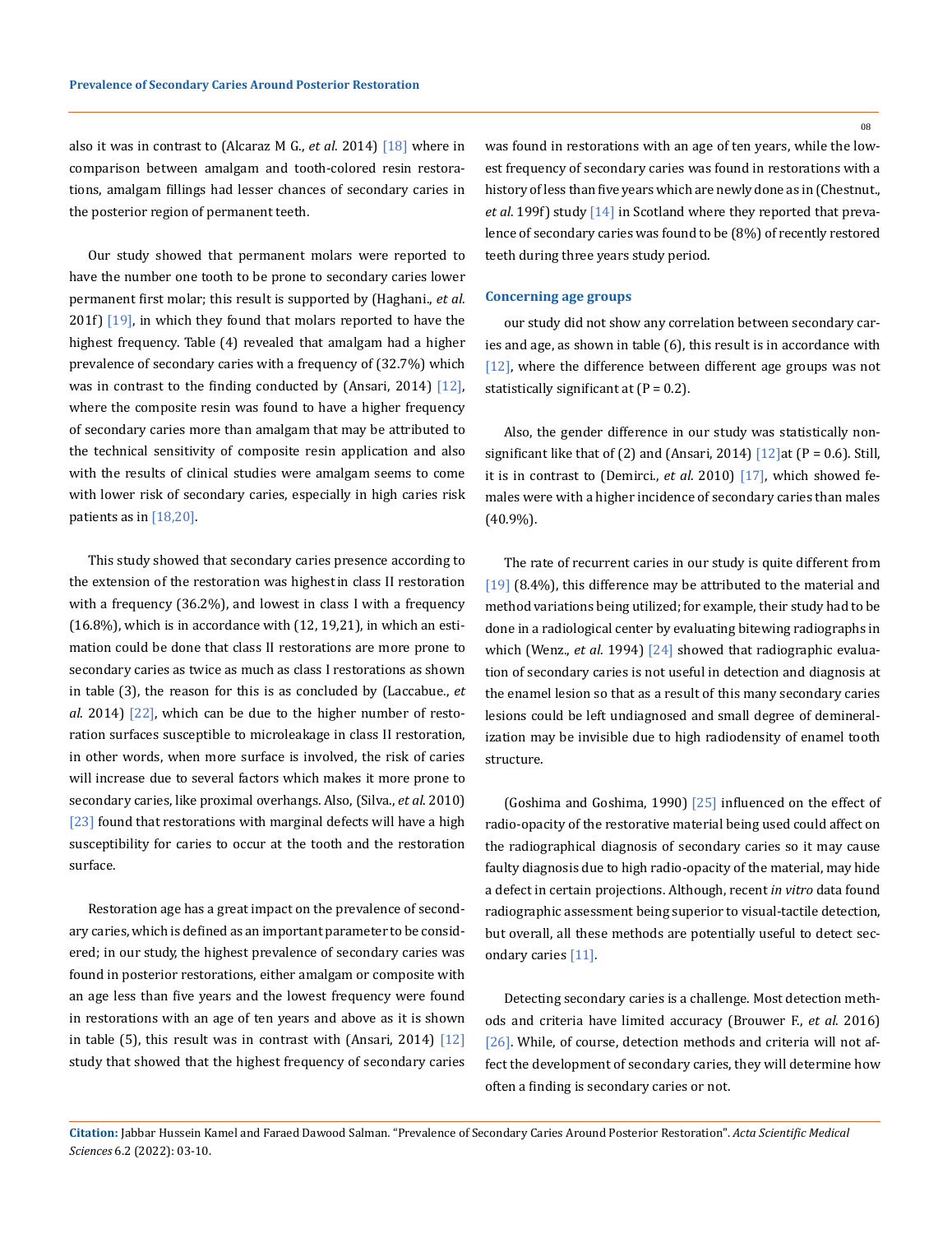## **Conclusion**

- Teeth located in the lower arch showed a higher prevalence of secondary caries, especially the lower first molar exhibited the highest frequency among the other teeth.
- Class II restorations were diagnosed with clinical signs of secondary caries as much as twice as class I
- restorations.
- Amalgam restorations showed a higher frequency of secondary caries more than Composite.
- Newer restorations, which have a restoration age of less than five years old, showed the highest prevalence of secondary caries more than those with five years and above.
- No significant association was detected between secondary caries and age, gender, restorative material, restoration age, and class.
- Based on the finding of this study, approximately half of all the restorations being diagnosed showed signs of secondary caries.

### **Suggestions**

- Data collection should be extended to involve most of the centers in the Kurdistan region in Iraq to increase sample size rather than Tishik University only.
- Uses of bitewing radiograph as an adjunct to the visual-tactile examination to compare between two techniques and to check which technique shows a higher frequency of secondary caries.
- Follow up for those patients, which were included in the sample, to see if there is any progression of secondary caries.

### **Bibliography**

- 1. MachiulsKience U., *et al.* ["Terminology of dental caries and](https://www.karger.com/Article/FullText/503309) [dental caries management: Consensus report of a work-shop](https://www.karger.com/Article/FullText/503309) [organized by ORCA and Cariology Research Group of IADR".](https://www.karger.com/Article/FullText/503309) *[Caries Research](https://www.karger.com/Article/FullText/503309)* 54.1 (2020): 7-14.
- 2. [Major IA and Toffenetti F. "Secondary caries: a literature re](https://pubmed.ncbi.nlm.nih.gov/11203922/)view with case reports". *[Quintessence International](https://pubmed.ncbi.nlm.nih.gov/11203922/)* 31.3 [\(2000\): 165-179.](https://pubmed.ncbi.nlm.nih.gov/11203922/)
- 3. [White SC and Pharoah MJ. "Oral radiology, principle and inter](https://www.textbooks.com/Oral-Radiology-Principles-and-Interpretation-4th-Edition/9780815194910/Stuart-C-White-and-Michael-J-Pharoah.php)pretation. 4<sup>th</sup> Ed. St. Louis. The C.V. Mosby Co., Chap 15 (2000): [241-253.](https://www.textbooks.com/Oral-Radiology-Principles-and-Interpretation-4th-Edition/9780815194910/Stuart-C-White-and-Michael-J-Pharoah.php)
- 4. Haitham Askar., *et al.* ["Secondary Caries: What is it? and how it](https://pubmed.ncbi.nlm.nih.gov/32300980/) [can be controlled, detected and managed?"](https://pubmed.ncbi.nlm.nih.gov/32300980/) *Clinical Oral Investigations* 24 (2020): 1869-1876.
- 5. [Kidd EA. "Diagnosis of Secondary Caries".](https://pubmed.ncbi.nlm.nih.gov/11700003/) *Journal of Dental Education* [65.10 \(2001\): 9971000.](https://pubmed.ncbi.nlm.nih.gov/11700003/)
- 6. Schwendicke F., *et al.* ["Marginal Integrity and Secondary Car](https://pubmed.ncbi.nlm.nih.gov/25132367/)[ies of Selectively excavated teeth](https://pubmed.ncbi.nlm.nih.gov/25132367/) *in vitro*". *Journal of Dentistry* [42.10 \(2014\): 1261-1268.](https://pubmed.ncbi.nlm.nih.gov/25132367/)
- 7. [FerraCane JL. "Models of Caries formation around dental com](https://pubmed.ncbi.nlm.nih.gov/28318391/)posite restorations". *[Journal of Dental Research](https://pubmed.ncbi.nlm.nih.gov/28318391/)* 96.4 (2017): [364-371.](https://pubmed.ncbi.nlm.nih.gov/28318391/)
- 8. [Mjor IA. "The location of clinically diagnosed secondary car](https://pubmed.ncbi.nlm.nih.gov/9693650/)ies". *[Quintessence International](https://pubmed.ncbi.nlm.nih.gov/9693650/)* 29.5 (1993): 313-317.
- 9. [Mjor IA and Quist V. "Marginal failures of amalgam and com](https://pubmed.ncbi.nlm.nih.gov/9080736/)[posite restorations".](https://pubmed.ncbi.nlm.nih.gov/9080736/) *Journal of dentistry* 25.1 (1997): 25-30.
- 10. [Hickel R and Manhart J. "Longevity of restorations in posterior](https://pubmed.ncbi.nlm.nih.gov/11317384/)  teeth and reasons for failure". *[The Journal of Adhesive Dentistry](https://pubmed.ncbi.nlm.nih.gov/11317384/)*  [3.1 \(2001\): 45-64.](https://pubmed.ncbi.nlm.nih.gov/11317384/)
- 11. Elhenamy K., *et al.* "*In vitro* [performance of the Dragnocam for](https://pubmed.ncbi.nlm.nih.gov/29526667/)  [detecting proximal carious lesions adjacent to composite res](https://pubmed.ncbi.nlm.nih.gov/29526667/)torations". *[Journal of Dentistry](https://pubmed.ncbi.nlm.nih.gov/29526667/)* 72 (2018): 39-43.
- 12. [Zahra Jaberi Ansari and Haleh Valizadeh Haghi. "Second](https://journals.sbmu.ac.ir/dentistry/article/view/24787)[ary caries in the posterior teeth of patient presenting to the](https://journals.sbmu.ac.ir/dentistry/article/view/24787)  [department of operative dentistry, Shahid Beheshtti Dental](https://journals.sbmu.ac.ir/dentistry/article/view/24787)  School". *[Beheshtti University Journal of Dental](https://journals.sbmu.ac.ir/dentistry/article/view/24787)* 32.2 (2014): 62- [68.](https://journals.sbmu.ac.ir/dentistry/article/view/24787)
- 13. Chomyszyn-Gajweska M., *et al.* ["Prevalence of recurrent caries](https://onlinelibrary.wiley.com/doi/10.1111/j.1600-0528.1992.tb01708.x)  [in three adult communities in Poland".](https://onlinelibrary.wiley.com/doi/10.1111/j.1600-0528.1992.tb01708.x) *Community Dentistry [and Oral Epidemiology](https://onlinelibrary.wiley.com/doi/10.1111/j.1600-0528.1992.tb01708.x)* 20 (1992): 311.
- 14. Chestnut G., *et al.* ["Prevalence of clinically apparent recurrent](https://pubmed.ncbi.nlm.nih.gov/7656295/)  [caries in Scottish adolescents and in5luence of oral hygiene](https://pubmed.ncbi.nlm.nih.gov/7656295/)  practice". *Caries Research* [29 \(1995\): 266-271.](https://pubmed.ncbi.nlm.nih.gov/7656295/)
- 15. Fitzgerald RJ., *et al*[. "A microbiological study of recurrent den](https://pubmed.ncbi.nlm.nih.gov/7850843/)tinal caries". *Caries Research* [28 \(1994\): 409-415.](https://pubmed.ncbi.nlm.nih.gov/7850843/)
- 16. Naswah Hinaz., *et al.* ["Association of Gender and tooth position](https://ejmcm.com/article_3363.html)  [with secondary caries in class v restoralions- A retrospective](https://ejmcm.com/article_3363.html)  analysis". *[European Journal of Molecular and Clinical Medicine](https://ejmcm.com/article_3363.html)*  [07.01 \(2020\).](https://ejmcm.com/article_3363.html)
- 17. Demirci M., *et al.* ["Prevalence of caries on individual tooth sur](https://pubmed.ncbi.nlm.nih.gov/20613915/)[faces and its distribution by age and gender in university clinic](https://pubmed.ncbi.nlm.nih.gov/20613915/)  patients". *[European Journal of Dentistry](https://pubmed.ncbi.nlm.nih.gov/20613915/)*. Thieme medial and [scienti5ic publishers private Ltd 4.03 \(2010\): 270-279.](https://pubmed.ncbi.nlm.nih.gov/20613915/)
- 18. Rasines Alcaraz MGR., *et al.* ["Direct composite resin 5illings](https://pubmed.ncbi.nlm.nih.gov/24683067/)  [versus amalgam 5illings for permanent teeth or adult poste](https://pubmed.ncbi.nlm.nih.gov/24683067/)rior teeth". *[Cochrane Database of Systematic Reviews](https://pubmed.ncbi.nlm.nih.gov/24683067/)* (2014).

**Citation:** Jabbar Hussein Kamel and Faraed Dawood Salman*.* "Prevalence of Secondary Caries Around Posterior Restoration". *Acta Scientific Medical Sciences* 6.2 (2022): 03-10.

09